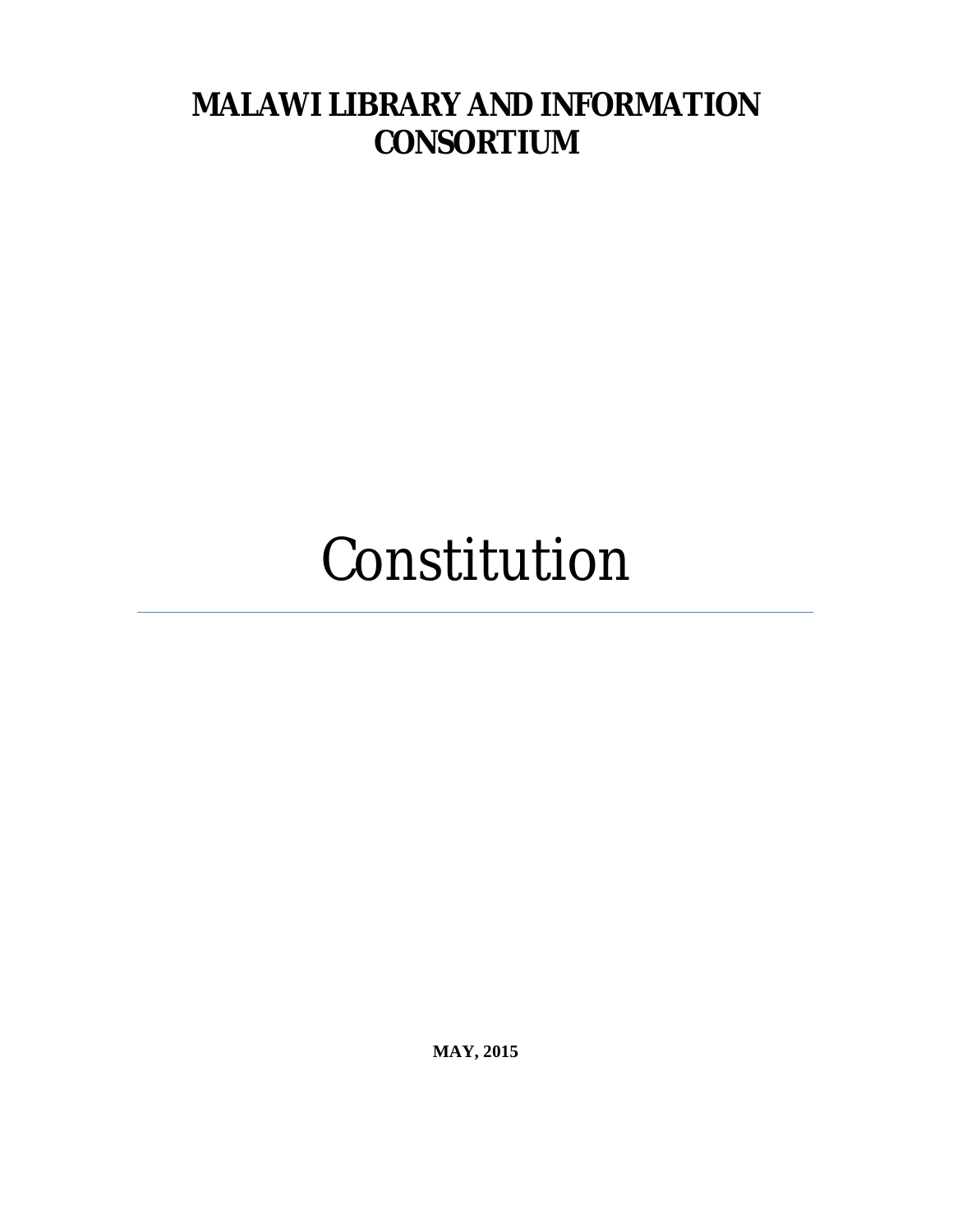# **THE MALAWI LIBRARY AND INFORMATION CONSORTIUM CONSTITUTION**

# **Article I. Preamble**

- Section 1 The name of this organization shall be the Malawi Library and Information Consortium. The acronym MALICO shall be used to denote the consortium.
- Section 2 The Consortium combines its skills and resources intended to serve the scholarly and research communities of the member libraries and the global community. The consortium participates fully in the acquisition and delivery of relevant electronic resources. It offers leadership for library cooperation, training and development, mechanisms for improved access to information and a capacity for members to respond to the information needs of the country.
- Section 3 The status of the Consortium will be that of an unincorporated body with institutional based membership. This consortium is an information network having a formal organization and communication capability to serve the scholarly and research communities of the member libraries.

#### **Article II. Purposes & Mandates**

- Section 4. The purposes of this consortium shall be to:
	- a. Encourage national, regional and international cooperation among information stakeholders
	- b. Influence information policy at the national level
	- c. Work for adequate ICT infrastructure for members, especially sufficient internet bandwidth
	- d. Assist in the development of appropriate ICT skills at all levels
	- e. Facilitate access to electronic information resources in international databases through cooperative and coordinated purchasing
	- f. Organise and digitise Malawian content
	- g. Provide information consultancy

Section 5 In pursuit of its mandate the consortium shall:

- a. Carry out research studies, projects, consultancies and programmes leading to the availability and access of resources and services.
- b. Support the implementation of information systems and services that will enhance cooperation among the member institutions.

#### **Article III. Membership**

Section 6 Membership is open to all organizations in Malawi. Those interested in applying for membership should contact the Secretariat of the Consortium. Membership will include Public and Private Universities, Financial Institutions, National Library Services, Education Institutions, Research Institutes, Vocational Training Institutions, National Archives, and Science and Technology Institutions.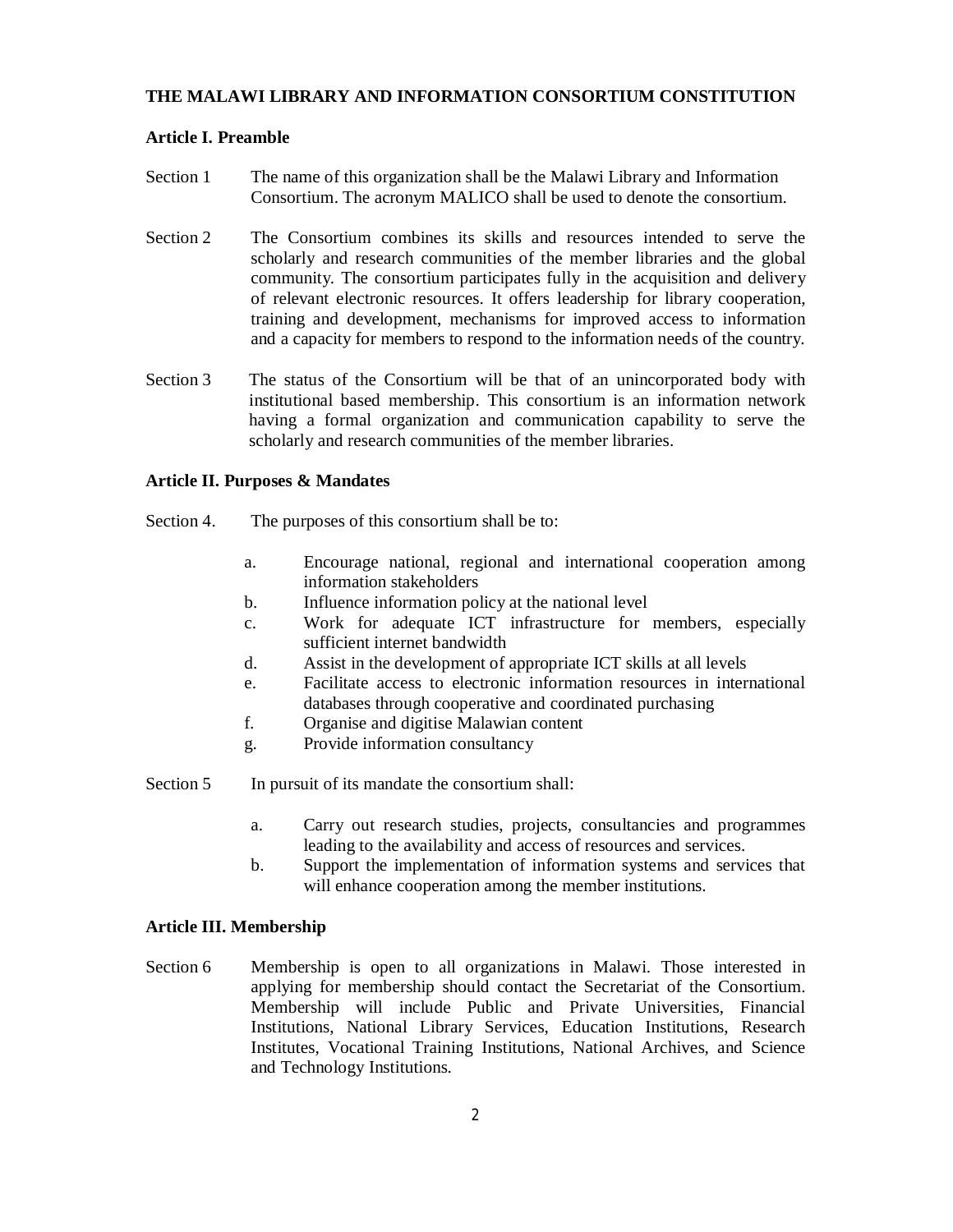- Section 7 Membership to the Consortium will be based on membership agreement to be determined by the Executive from time to time.
- Section 8 Membership shall be on annual basis upon payment of an agreed annual membership fee.

# A**rticle IV. Contributions**

- Section 9 Contributions, grants, or gifts may be accepted by the Consortium for the advancement of the purposes of the Consortium as set forth in Article II of this Constitution.
- Section 10 All funds received shall be deposited in the MALICO Account and shall be used upon authorisation of at least two signatories of the MALICO Executive
- Section 11 Members shall contribute an annual membership fee as determined by the Consortium at an Annual General Meeting
- Section 12 Members shall contribute a fee for access to electronic resources as set out in the Cost Sharing Model devised by the Consortium.
- Section 13 Contribution towards access to e-resources shall be made by the date set out by the executive
- Section 14 Use of electronic resources shall be upon payment of the contribution fee set out in Section 13.

#### **Article V. Administration**

- Section 15 The consortium shall have a Board of Trustees
	- a. The Board of Trustees shall be drawn from the founding member institutions comprising:
	- b. The Board of Trustees shall play an advisory role
- Section 16 The administration of the affairs of the Consortium shall be vested in the MALICO Executive which is empowered to take whatever actions deemed necessary to accomplish the purpose of the consortium.
- Section 17 The MALICO Executive Committee members shall have the authority to act on behalf of the Board of Trustees in order to conduct the ongoing business of the Consortium.
- Section 18 MALICO Executive shall:
	- a. Manage and control the affairs of the Consortium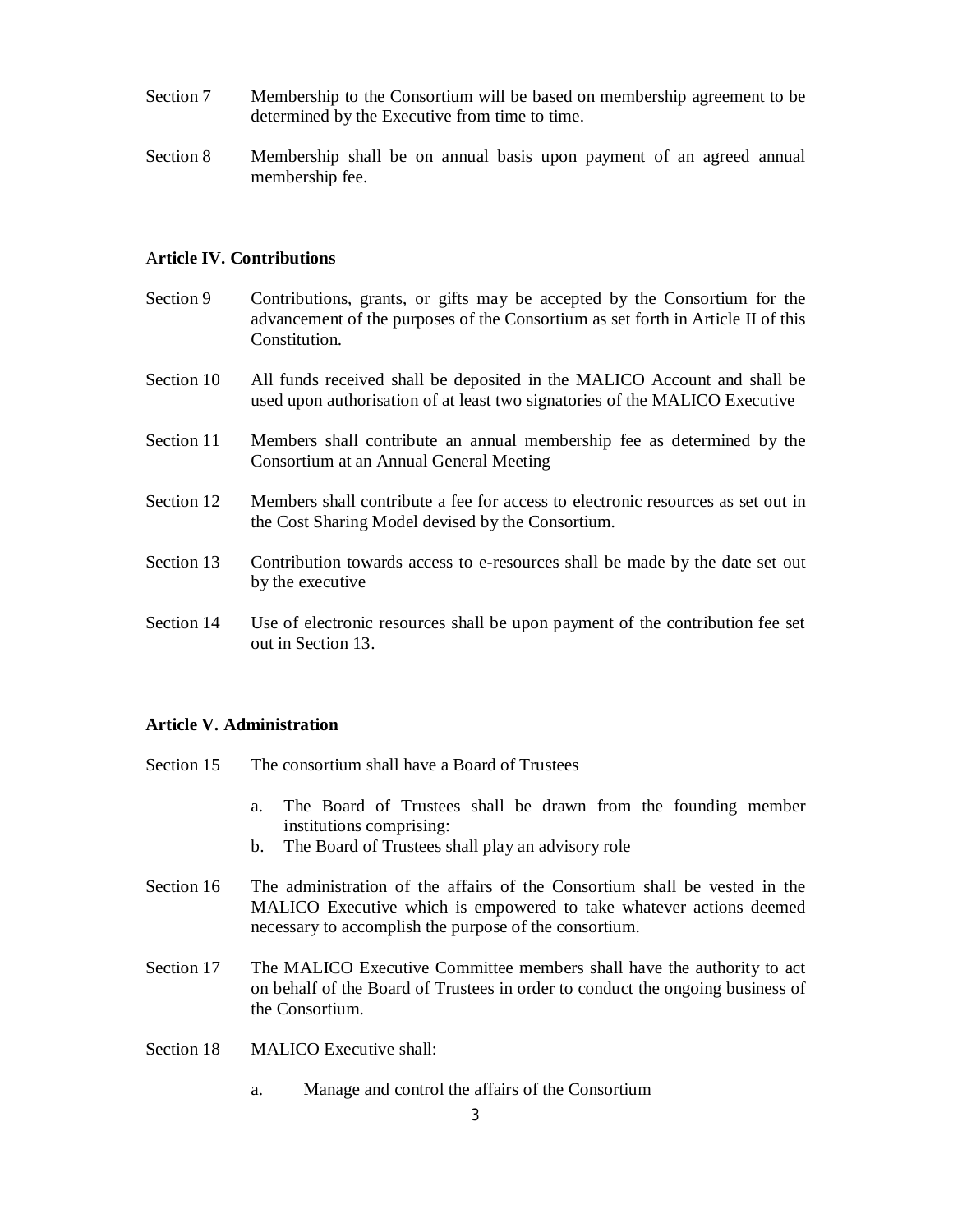- b. Approve all planning, funding, development programs, grant proposals, projects, joint ventures, workshops, seminars, and networking capabilities by the Consortium.
- c. Initiate consortium ratifications for any action requiring such high level approval
- d. And assess the effectiveness of the Consortium regularly through compilation of statistics, administration of surveys, or other convenient means of assessment.
- Section 19 The MALICO Executive shall be drawn from the institutional membership and include:
	- a. The Chairperson
	- b. The Vice Chairperson
	- c. The Treasurer
	- d. The Secretary and
	- e. Ex-officio members
- Section 20 The ex-officio members will be drawn from the following:
	- a. The EIFL Country Co-ordinator
	- b. The Malawi Library Association President
	- c. Chairpersons of the MALICO Working Groups
- Section 21 Working Groups
	- a. The Consortium shall have working groups to serve various technical purposes.
	- b. The Working Groups shall be constituted by the MALICO Executive in liaison with the consortium members.
	- c. The working groups shall be chaired by persons elected by the MALICO Executive.

## **Article VI. Meetings**

- Section 22 The MALICO Executive as well as the Working Groups shall hold at least 4 meetings in a financial year in order to carry on the business of the Consortium.
- Section 23 Meetings of the Executive Committee as well as the Working Groups shall be scheduled by the Chairperson in consultation with the other members. The members will be notified of time, place, and nature of the business to be transacted not less than Seven (7) days prior to the date of a meeting.
- Section 24 Additional meetings of the Executive Committee or working groups shall be called at the discretion of the Chairperson
- Section 25 Unless a member of the Executive Committee makes an objection to the Chairperson, the business of the Executive Committee may be transacted by mail, telephone, or electronic communications.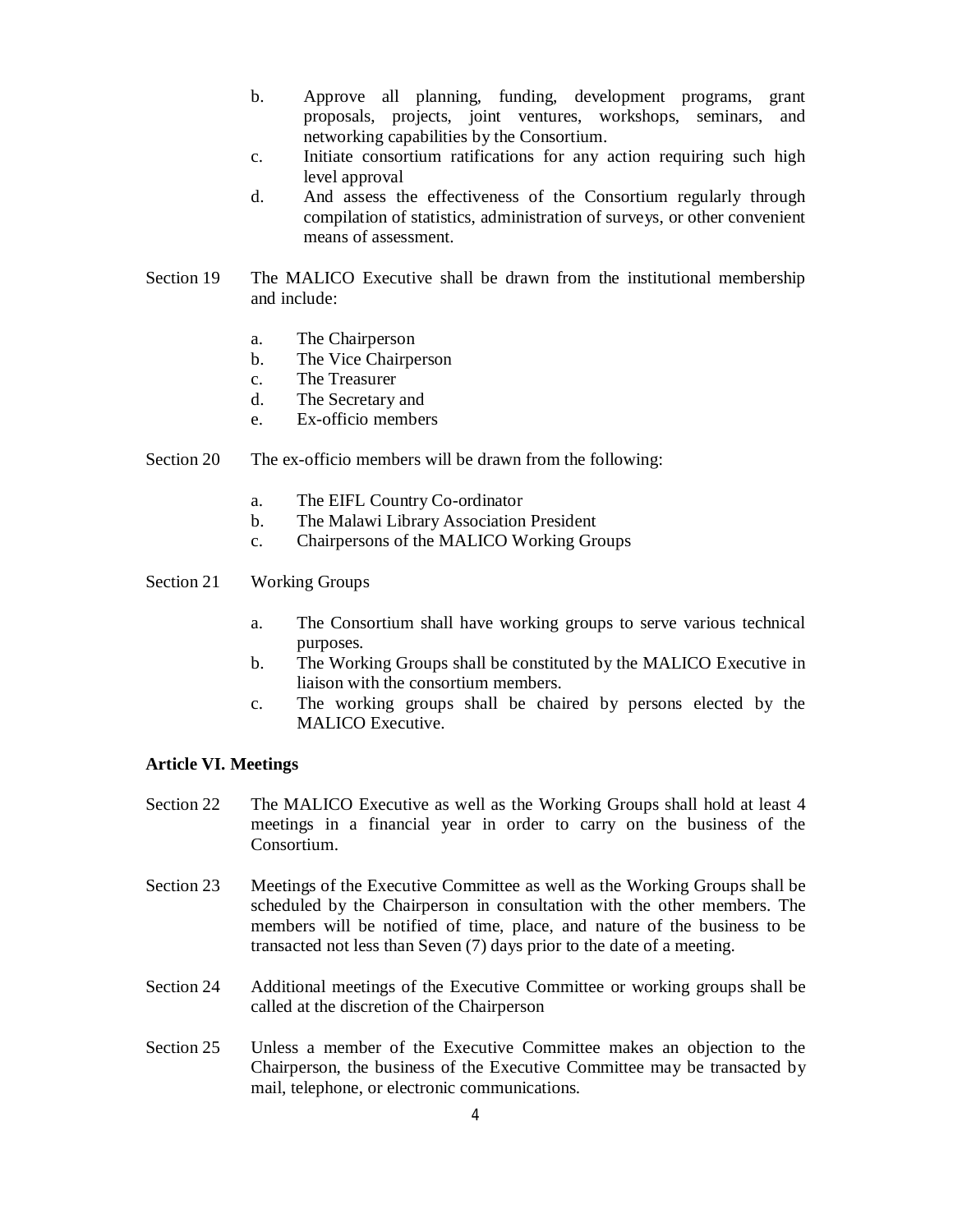Section 26 The Consortium shall hold an Annual General Meeting in every financial year to brief members on the business of the Consortium.

# **Article VII. Voting**

- Section 27 Each member institution shall be entitled to one vote. The person representing the member institution shall cast the vote for the institution.
- Section 28 A quorum required for the Executive Committee meetings or Annual General meetings shall be a majority of two-thirds (2/3) of the members.
- Section 29 Ex-officio members shall not be allowed to vote
- Section 30 A majority votes at a meeting of the MALICO Executive shall be binding upon the Consortium subject to such conditions and exceptions as are provided elsewhere in the Constitution.

# **Article VIII. Elections**

- Section 31 Offices of the Chairperson, Vice Chairperson, Secretary and Treasurer shall be elected during the Annual General Meeting through a secret ballot
- Section 32 Tenure of Office
	- a. The term of office for the elected positions as well as the working groups shall be three (3) years.
	- b. Officers may not serve in one office for more than 2 successive terms.
	- c. Elected officers as well as members of the working groups shall take office at the end of the financial year.

# **Article IX. Amendments**

Section 33 The Constitution may be amended by a two-thirds majority vote of the member institutions at any General Meeting of the Consortium , provided that written notice of any proposed change or the substance thereof be sent to the entire membership not less than thirty (30) days prior to the date of this meeting.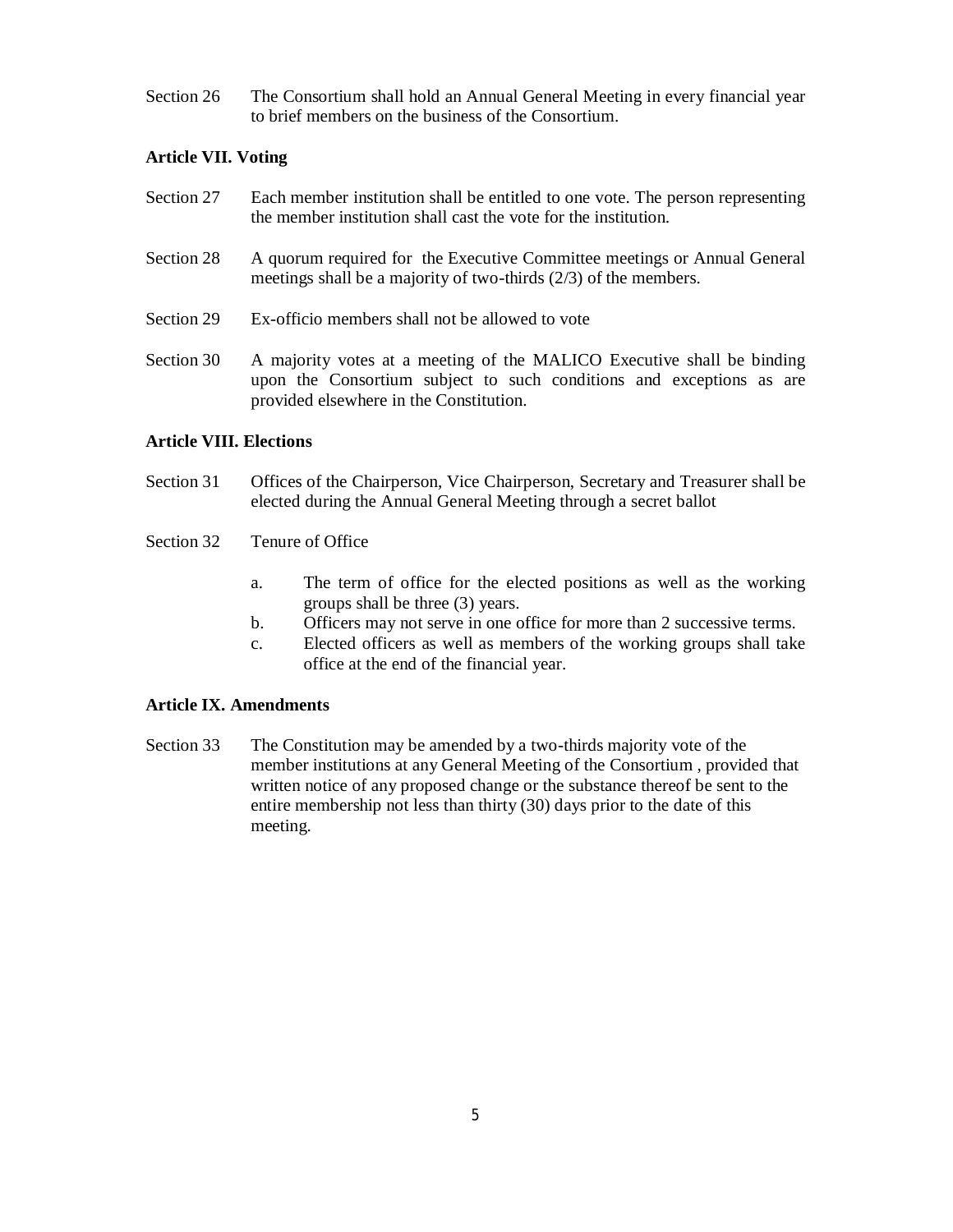# **OPERATIONAL PROCEDURES**

# **Article I. Special Operational Procedures**

- Section 1 Procedures may be adopted, amended, suspended, or rescinded by a majority vote of the entire MALICO Executive after 30 days notice.
- Section 2 The MALICO Executive shall have sole authority to appoint committees, working groups or task forces it deems necessary for the furtherance of the consortium purposes. The charge and make-up of any committee, working group or task force will be at the discretion of the MALICO Executive.
- Section 3 The MALICO Executive shall support the creation of working groups as a means of executing its functions to serve the interests of the member institutions
- Section 4 Chairpersons of all committees, task forces, and working groups shall be appointed by the MALICO Executive at the time of their establishment
- Section 5 The responsibilities of the MALICO Executive shall be as follows.
	- a. The Chairperson shall:
		- i. have power to call a meeting of the Executive Committee
		- ii. preside over all meetings of the Executive Committee
		- iii.create the agenda for all meetings of the Executive Committee after seeking appropriate input from the participants
		- iv.keep members informed of all matters relative to the organizations operation
	- b. The Vice-Chairperson shall:
		- i. preside over a meeting of the Executive Committee in the absence of the Chairperson
		- ii. immediately assume, as Chairperson Elect, the responsibilities of the office of Chairperson in the event of a vacancy
	- c. The Secretary shall:
		- i. record the minutes of all meetings of the Executive Committee,
		- ii. distribute minutes to all Executive members within two weeks following any meeting,
		- iii.collect and distribute any institutional reports presented at the meetings of the consortium
		- iv.send reports to the website administrator for posting on the web after approval
		- v. issue notices of upcoming meetings in consultation with the Chairperson
		- vi.maintain the official list of member institutions and provide this to the website administrator